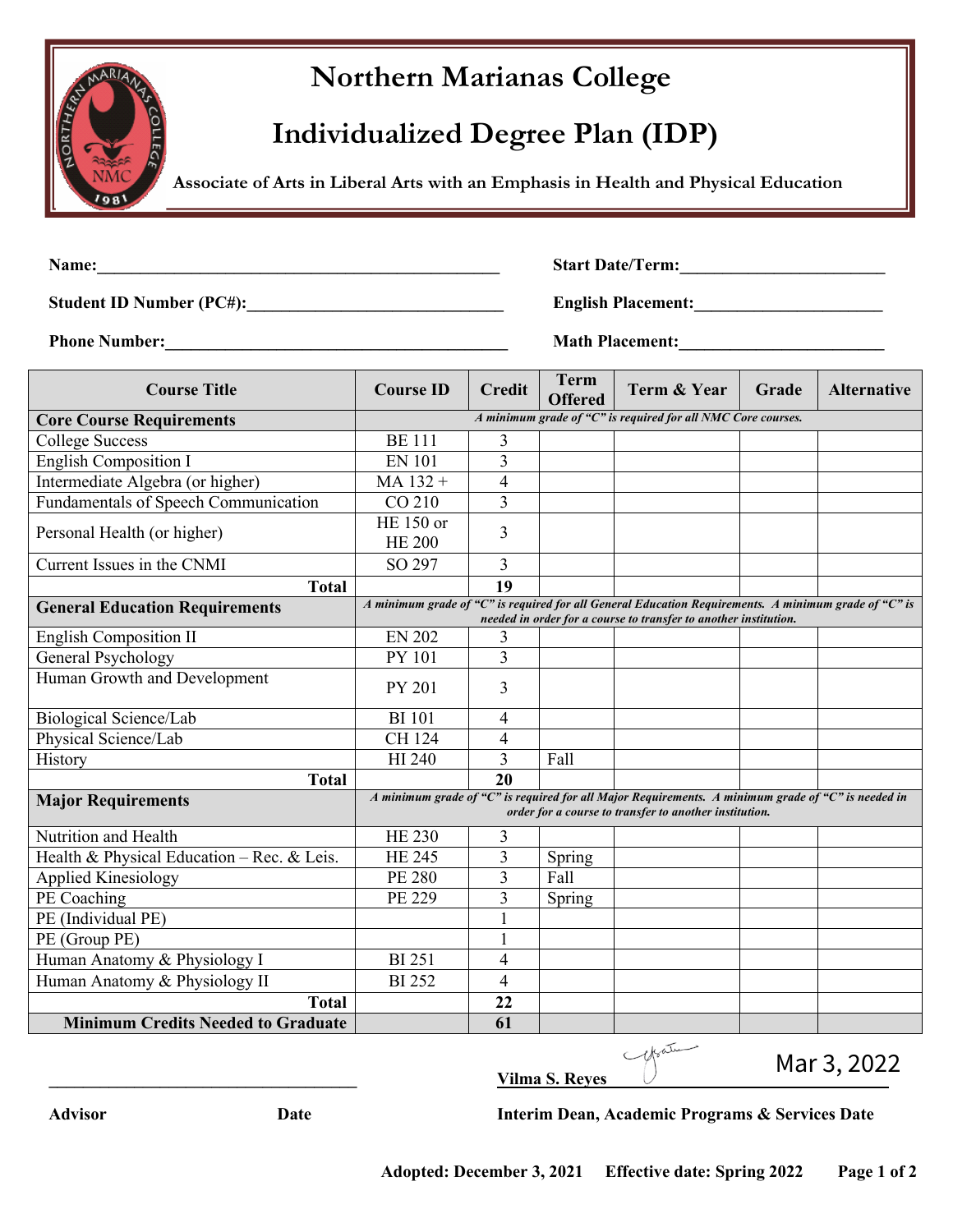#### **DEVELOPMENTAL COURSE PROGRESS**

| <b>NDU</b> Math  | Term & Year | $\sum_{i=1}^{n}$ and $\sum_{i=1}^{n}$ and $\sum_{i=1}^{n}$ and $\sum_{i=1}^{n}$ and $\sum_{i=1}^{n}$<br>Grade | $m$ and $m$ and $m$ and $m$ and $m$<br><b>NDU English</b> | Term & Year | Grade |
|------------------|-------------|---------------------------------------------------------------------------------------------------------------|-----------------------------------------------------------|-------------|-------|
| <b>Course ID</b> |             |                                                                                                               | <b>Course ID</b>                                          |             |       |
| MA 087 (3 NDU)   |             |                                                                                                               | EN 070 (6 NDU)                                            |             |       |
| MA 089 (3 NDU)   |             |                                                                                                               | EN 071 (6 NDU)                                            |             |       |
| MA 091 (4 NDU)   |             |                                                                                                               | EN 072 (6 NDU)                                            |             |       |
|                  |             |                                                                                                               | EN 073(6 NDU)                                             |             |       |
|                  |             |                                                                                                               | EN 074 (6 NDU)                                            |             |       |
|                  |             |                                                                                                               | EN 082 (4 NDU)                                            |             |       |
|                  |             |                                                                                                               | EN 085 (4 NDU)                                            |             |       |
|                  |             |                                                                                                               | EN 092 (4 NDU)                                            |             |       |
|                  |             |                                                                                                               | EN 095 (4 NDU)                                            |             |       |

Only "P" indicates a passing grade. "NP" indicates no passing Grade.

| <b>SUGGESTED COURSE SEQUENCE for EN 101 English Placement &amp; MA 132 Placement</b> |                 |                            |                 |                        |                              |                               |                 |
|--------------------------------------------------------------------------------------|-----------------|----------------------------|-----------------|------------------------|------------------------------|-------------------------------|-----------------|
| <b>Semester 1</b>                                                                    |                 | <b>Semester 2</b>          |                 | <b>Semester 3</b>      |                              | <b>Semester 4</b>             |                 |
| $\bullet$ EN101                                                                      | $(3\text{crs})$ | $\bullet$ EN 202           | $(3\text{crs})$ | $\bullet$ BI 251       | (4crs)                       | $\bullet$ SO 297              | $(3\text{crs})$ |
| English Comp. I                                                                      |                 | English Comp. II           |                 |                        | Human Anatomy & Physiology I | Current Issues in the NMI     |                 |
| $\bullet$ BE111                                                                      | $(3\text{crs})$ | $\bullet$ HE 230           | $(3\text{crs})$ | $\bullet$ PE 280       | $(3\text{crs})$              | $\bullet$ CO 210              | $(3\text{crs})$ |
| Nutrition & Health<br>College Success                                                |                 | <b>Applied Kinesiology</b> |                 | Fundamentals of Speech |                              |                               |                 |
| $\bullet$ Math132                                                                    | (4crs)          | $\bullet$ CH 124           | (4crs)          | $\bullet$ (PE)         | (1cr)                        | $\bullet$ BI 252              | (4crs)          |
| Int. Algebra                                                                         |                 | Chemistry                  |                 | Physical Education     |                              | Human Anatomy & Physiology II |                 |
| $\bullet$ HE150 or                                                                   | $(3\text{crs})$ | $\bullet$ PE 229           | $(3\text{crs})$ | $\bullet$ HI 240       | $(3\text{crs})$              | $\bullet$ (PE)                | (1cr)           |
| HE 200                                                                               |                 | Coaching                   |                 | <b>Sports History</b>  |                              | Physical Education            |                 |
| $\bullet$ BI101                                                                      | (4crs)          | $\bullet$ PY 101           | $(3\text{crs})$ | $\bullet$ PY 201       | $(3\text{crs})$              | $\bullet$ HE 245              | $(3\text{crs})$ |
| Principles of Biology                                                                |                 | General Psychology         |                 | Human Growth & Dev.    |                              | Health & PE Rec. & Leis.      |                 |
| Total: 17 credits                                                                    |                 | Total: 16 credits          |                 | Total: 14 credits      |                              | Total: 14 credits             |                 |

#### **Important Notice:**

Students who declare one or more emphasis will receive one diploma upon graduation. The name of the degree program will appear on the diploma and the emphases earned will be listed on the graduate's transcript. Students may not add an additional emphasis once the degree is conferred. After the degree is conferred, students cannot return to earn another emphasis in that degree. However, students are welcome to return and take classes required for that emphasis to enhance their resume for employment purposes.

#### **Common Career Pathway for Health and Physical Education:**

Physical education instructors in elementary, junior high or high schools, athletic coaches, recreational directorships (community, private, commercial, etc.), athletic trainers or health instructors, teacher aid.

| Fall, Year: | <b>Spring, Year:</b> | Summer, Year: |
|-------------|----------------------|---------------|
|             |                      |               |
|             |                      |               |
|             |                      |               |
|             |                      |               |
|             |                      |               |
| Fall, Year: | <b>Spring, Year:</b> | Summer, Year: |
|             |                      |               |
|             |                      |               |
|             |                      |               |
|             |                      |               |